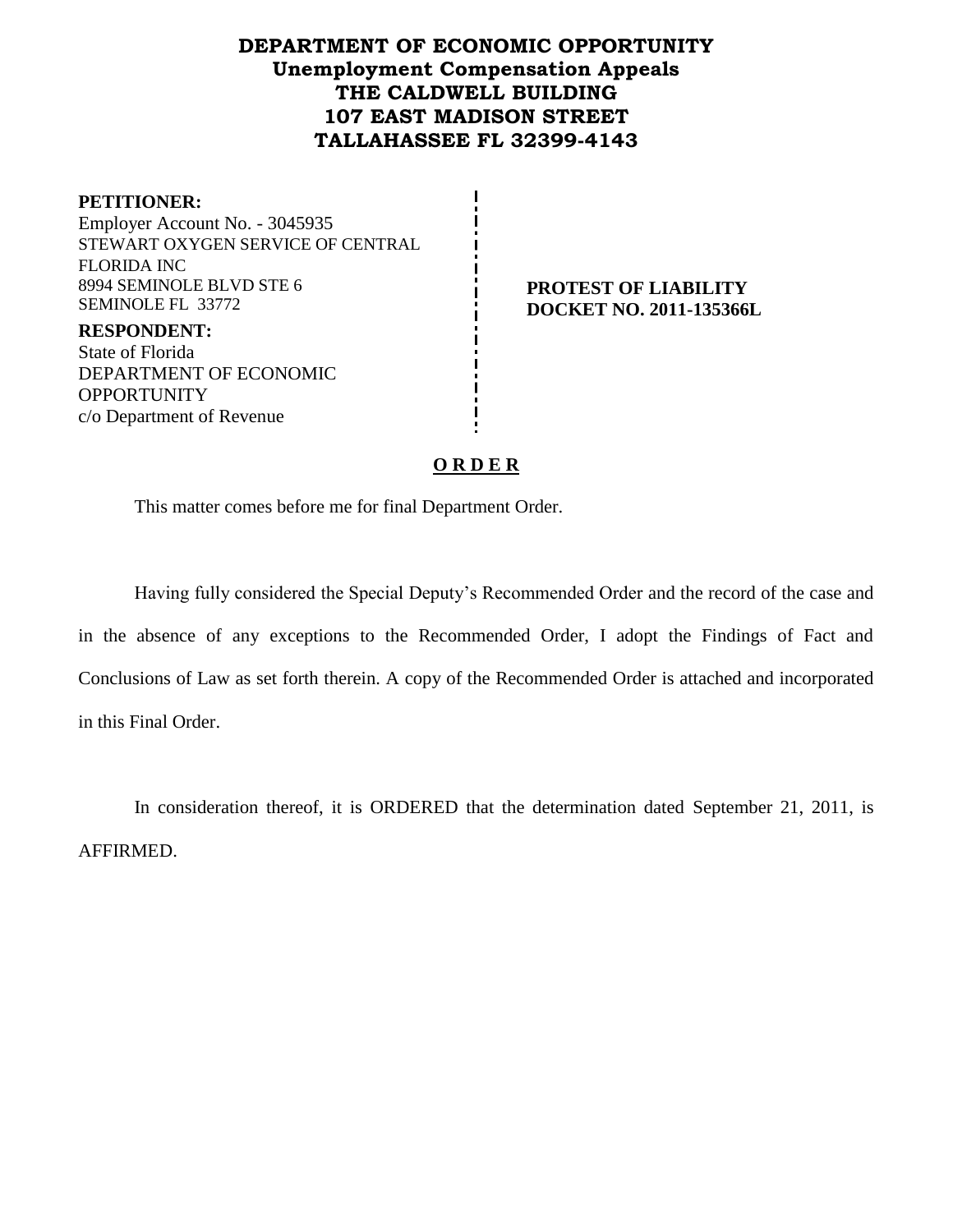#### **JUDICIAL REVIEW**

Any request for judicial review must be initiated within 30 days of the date the Order was filed. Judicial review is commenced by filing one copy of a *Notice of Appeal* with the DEPARTMENT OF ECONOMIC OPPORTUNITY at the address shown at the top of this *Order* and a second copy, with filing fees prescribed by law, with the appropriate District Court of Appeal. It is the responsibility of the party appealing to the Court to prepare a transcript of the record. If no court reporter was at the hearing, the transcript must be prepared from a copy of the Special Deputy's hearing recording, which may be requested from the Office of Appeals.

Cualquier solicitud para revisión judicial debe ser iniciada dentro de los 30 días a partir de la fecha en que la Orden fue registrada. La revisión judicial se comienza al registrar una copia de un *Aviso de Apelación* con la Agencia para la Innovación de la Fuerza Laboral [*DEPARTMENT OF ECONOMIC OPPORTUNITY]* en la dirección que aparece en la parte superior de este *Orden* y una segunda copia, con los honorarios de registro prescritos por la ley, con el Tribunal Distrital de Apelaciones pertinente. Es la responsabilidad de la parte apelando al tribunal la de preparar una transcripción del registro. Si en la audiencia no se encontraba ningún estenógrafo registrado en los tribunales, la transcripción debe ser preparada de una copia de la grabación de la audiencia del Delegado Especial [*Special Deputy*], la cual puede ser solicitada de la Oficina de Apelaciones.

Nenpòt demann pou yon revizyon jiridik fèt pou l kòmanse lan yon peryòd 30 jou apati de dat ke Lòd la te depoze a. Revizyon jiridik la kòmanse avèk depo yon kopi yon *Avi Dapèl* ki voye bay DEPARTMENT OF ECONOMIC OPPORTUNITY lan nan adrès ki parèt pi wo a, lan tèt *Lòd* sa a e yon dezyèm kopi, avèk frè depo ki preskri pa lalwa, bay Kou Dapèl Distrik apwopriye a. Se responsabilite pati k ap prezante apèl la bay Tribinal la pou l prepare yon kopi dosye a. Si pa te gen yon stenograf lan seyans lan, kopi a fèt pou l prepare apati de kopi anrejistreman seyans lan ke Adjwen Spesyal la te fè a, e ke w ka mande Biwo Dapèl la voye pou ou.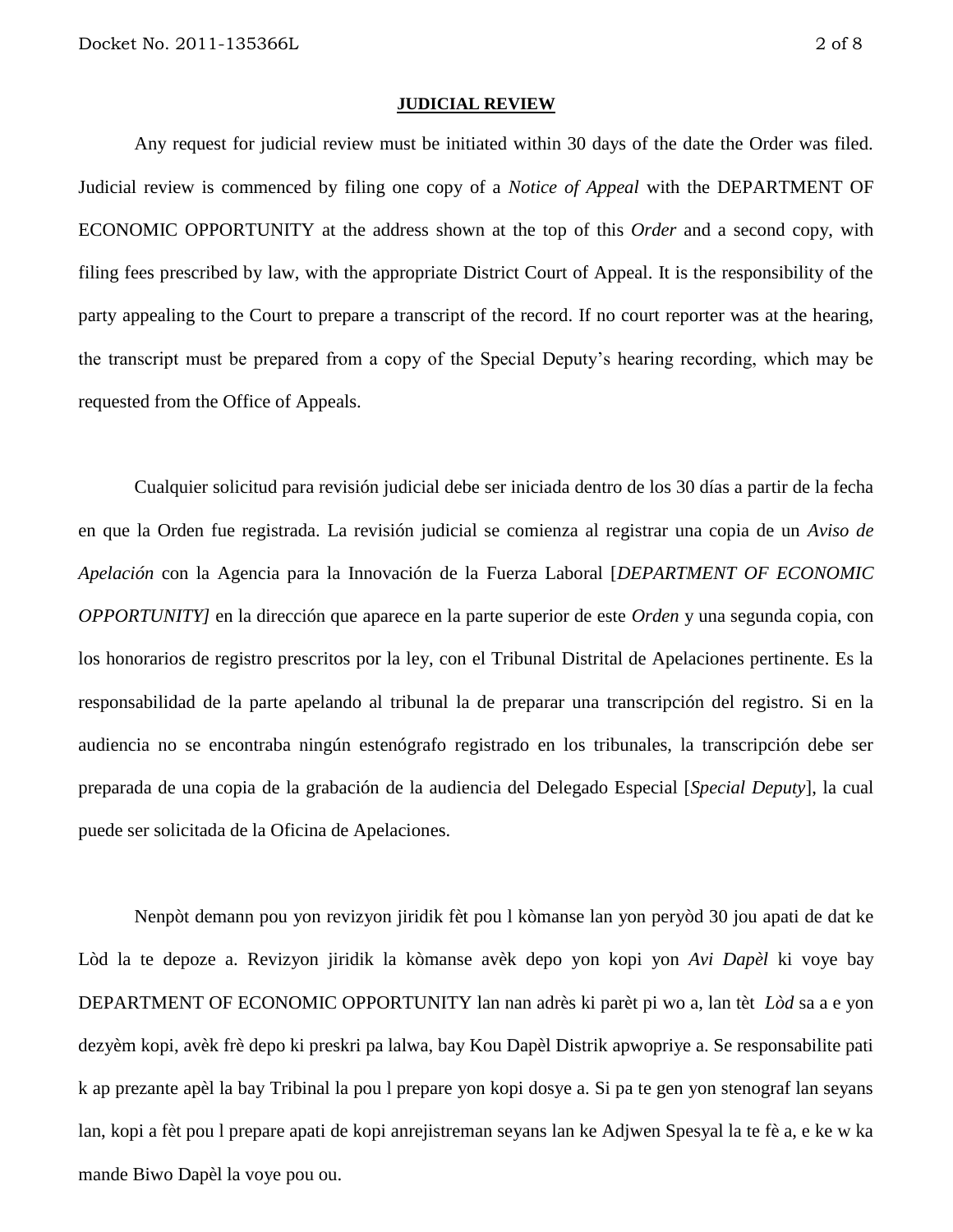DONE and ORDERED at Tallahassee, Florida, this day of **April, 2012**.



Altemese Smith, Assistant Director, Unemployment Compensation Services DEPARTMENT OF ECONOMIC OPPORTUNITY

FILED ON THIS DATE PURSUANT TO § 120.52, FLORIDA STATUTES, WITH THE DESIGNATED DEPARTMENT CLERK, RECEIPT OF WHICH IS HEREBY ACKNOWLEDGED.

Shener Barres \_\_\_\_\_\_\_\_\_\_\_\_\_\_\_\_\_\_\_\_\_\_\_\_\_\_\_\_ \_\_\_\_\_\_\_\_\_\_\_\_

DEPUTY CLERK DATE

#### **CERTIFICATE OF SERVICE**

**I HEREBY CERTIFY that true and correct copies of the foregoing Final Order have been furnished to the persons listed below in the manner described, on the \_\_\_\_\_\_\_ day of April, 2012**.

Shaner Barnes

SHANEDRA Y. BARNES, Special Deputy Clerk DEPARTMENT OF ECONOMIC OPPORTUNITY Unemployment Compensation Appeals 107 EAST MADISON STREET TALLAHASSEE FL 32399-4143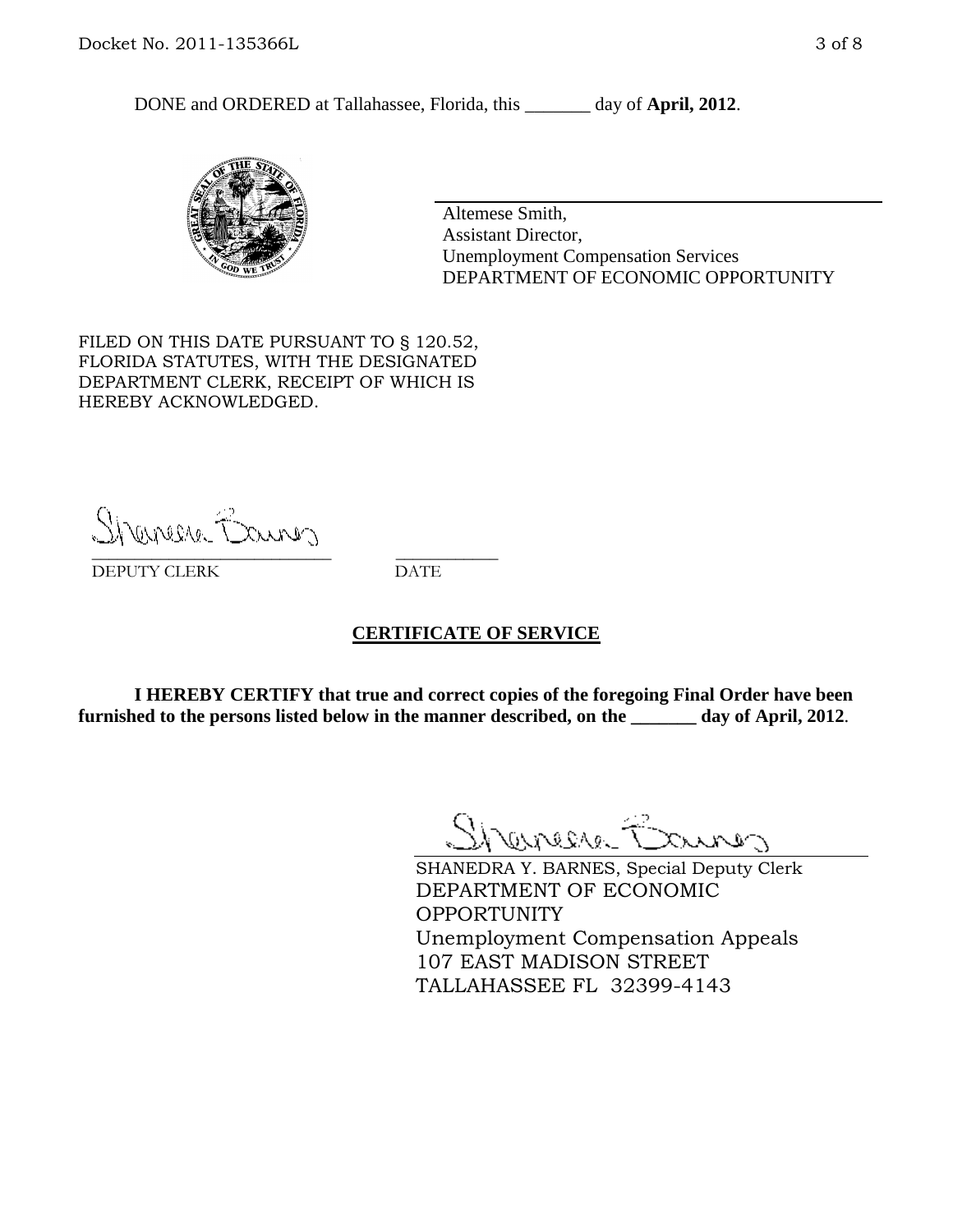By U.S. Mail:

STEWART OXYGEN SERVICE OF CENTRAL FLORIDA INC 8994 SEMINOLE BLVD STE 6 SEMINOLE FL 33772

CAROLYN POTERE 1400 COVE 2 PLACE #622 SARASOTA FL 34242

CHARLES D SHAPEROCPA WIDGETT BOOKKEEPING & TAX PA 7901 4TH STREET NORTH STE #323 ST PETERSBURG FL 33702-4313

State of Florida DEPARTMENT OF ECONOMIC OPPORTUNITY c/o Department of Revenue

DEPARTMENT OF REVENUE ATTN: VANDA RAGANS - CCOC #1 4624 5050 WEST TENNESSEE STREET TALLAHASSEE FL 32399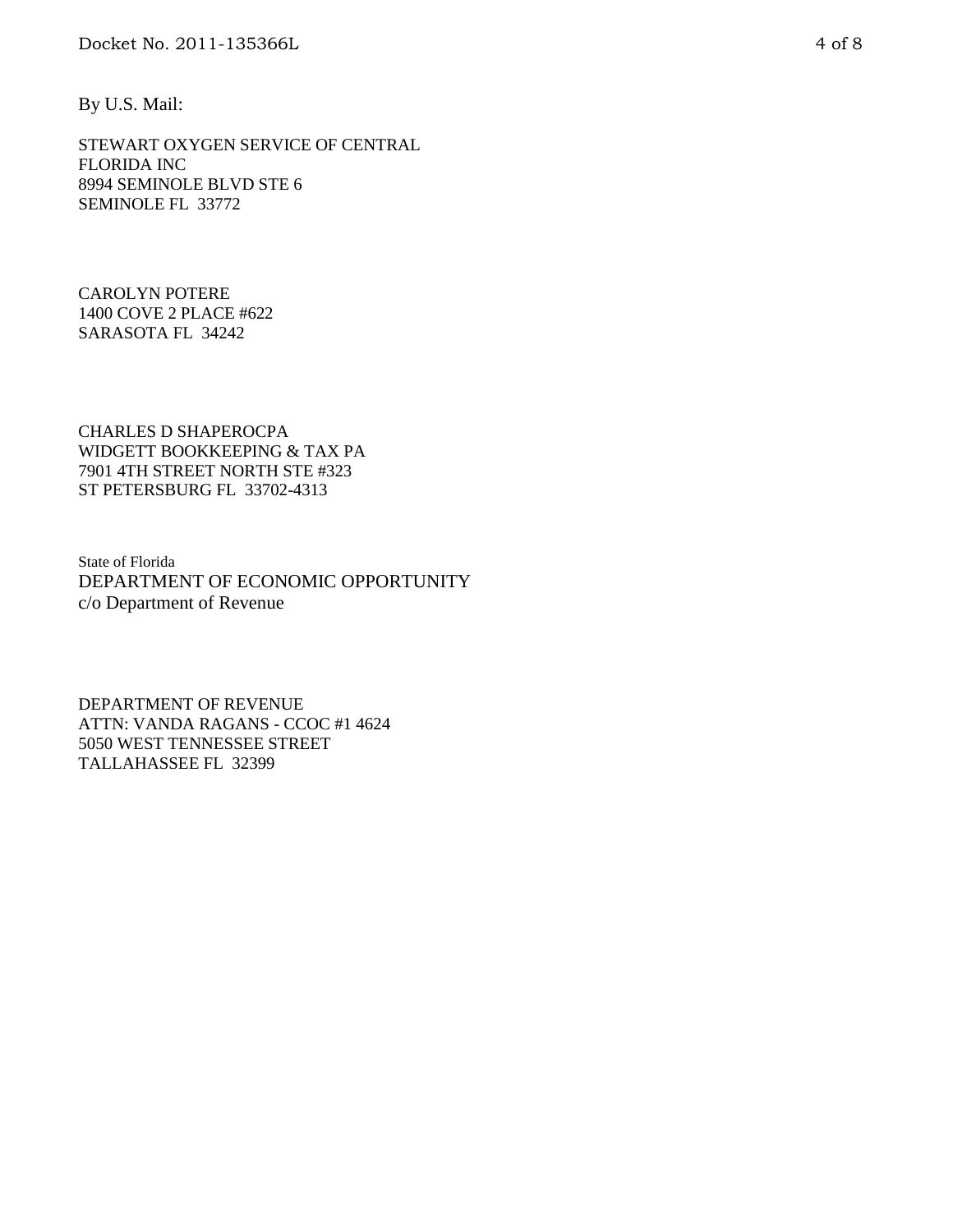# **DEPARTMENT OF ECONOMIC OPPORTUNITY Unemployment Compensation Appeals**

MSC 344 CALDWELL BUILDING 107 EAST MADISON STREET TALLAHASSEE FL 32399-4143

#### **PETITIONER:**

Employer Account No. - 3045935 STEWART OXYGEN SERVICE OF CENTRAL FLORIDA INC 8994 SEMINOLE BLVD STE 6 SEMINOLE FL 33772

#### **PROTEST OF LIABILITY DOCKET NO. 2011-135366L**

**RESPONDENT:** State of Florida DEPARTMENT OF ECONOMIC **OPPORTUNITY** c/o Department of Revenue

# **RECOMMENDED ORDER OF SPECIAL DEPUTY**

TO: Deputy Director, Director, Unemployment Compensation Services DEPARTMENT OF ECONOMIC OPPORTUNITY

This matter comes before the undersigned Special Deputy pursuant to the Petitioner's protest of the Respondent's determination dated September 21, 2011.

After due notice to the parties, a telephone hearing was held on January 25, 2012. The Petitioner, represented by its Certified Public Accountant, appeared and testified. Both the Certified Public Accountant and the Petitioner's president testified as witnesses. The Respondent, represented by a Department of Revenue Tax Specialist II, appeared and testified. The Joined Party did not appear.

The record of the case, including the recording of the hearing and any exhibits submitted in evidence, is herewith transmitted. Proposed Findings of Fact and Conclusions of Law were not received.

#### **Issue:**

Whether services performed for the Petitioner by the Joined Party and other individuals as emergency medical oxygen inspectors constitute insured employment pursuant to Sections 443.036(19), 443.036(21); 443.1216, Florida Statutes, and if so, the effective date of the liability.

Whether the Petitioner meets liability requirements for Florida unemployment compensation contributions, and if so, the effective date of liability, pursuant to Sections 443.036(19); 443.036(21), Florida Statutes.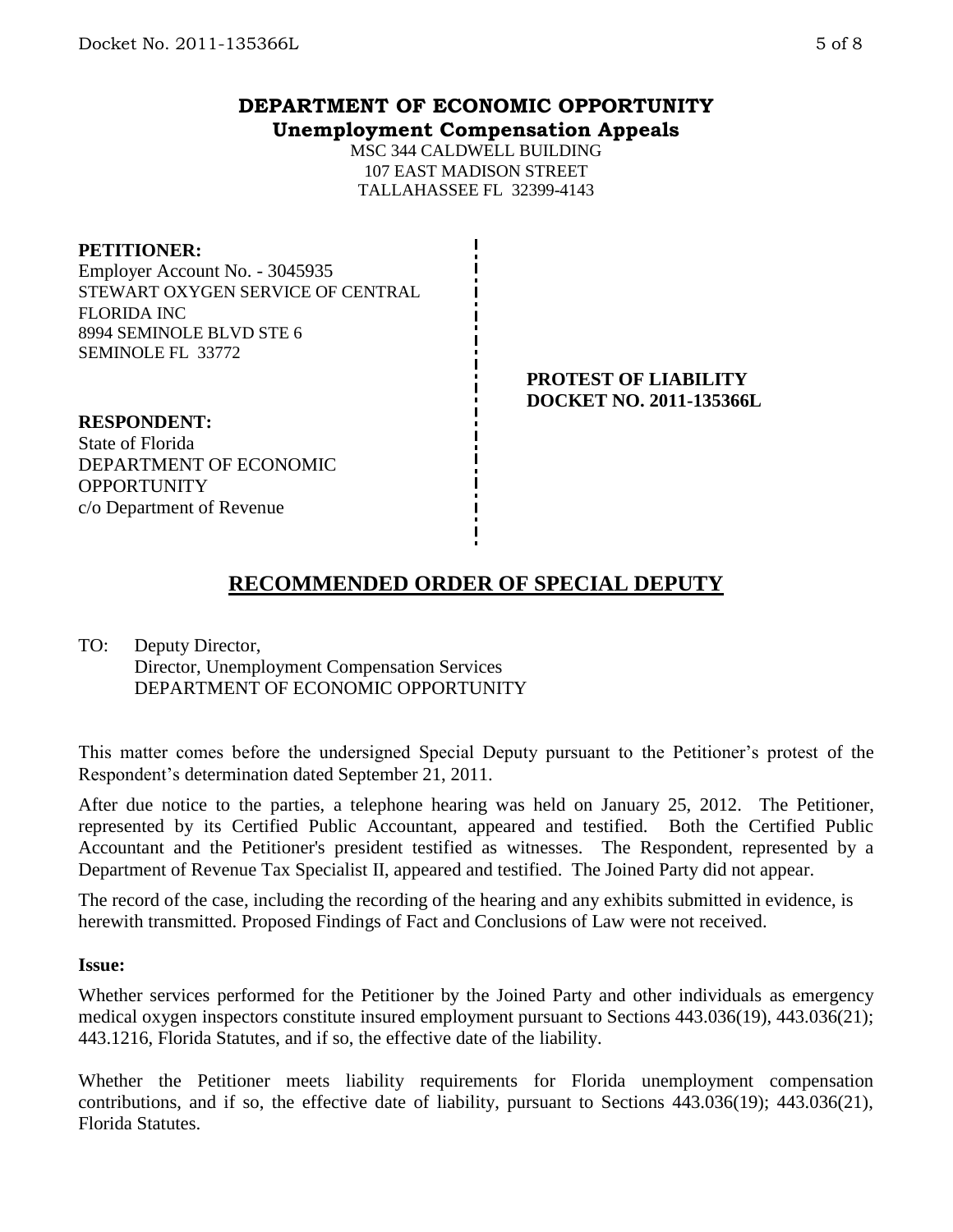Whether the Petitioner's corporate officers received remuneration for employment which constitutes wages, pursuant to Sections 443.036(21), (44), Florida Statutes; Rule 60BB-2.025, Florida Administrative Code.

### **Findings of Fact:**

- 1. The Petitioner is a subchapter S corporation which was formed in 1976 to operate a business that leases emergency medical oxygen units to businesses, such as hotels.
- 2. The Petitioner's president, Mel Fergenbaum, operated the business until October 2004 when he walked away from the business and relocated to North Carolina. The Petitioner's son, Mitchell Fergenbaum, and the son's wife, Stephanie Fergenbaum, are also officers of the corporation.
- 3. Prior to October 2004, possibly as early as 1985, the Petitioner engaged the Joined Party, Carolyn Potere, to perform inspections of the emergency medical oxygen units at the locations of the Petitioner's customers. The Petitioner's president determined how much the Petitioner would pay the Joined Party per inspection. The Petitioner also reimbursed the Joined Party for mileage. There was no written agreement between the Petitioner and the Joined Party.
- 4. The Petitioner's president has not had any involvement with the business since October 2004. The president has not spoken to the Joined Party or had any contact with the Joined Party since before October 2004.
- 5. In approximately 2009 the Petitioner hired a Certified Public Accountant to prepare the Petitioner's corporate income tax return at the end of each year. The Petitioner's Certified Public Accountant has never visited the Petitioner's business location. The Certified Public Accountant has never met nor spoken to the Joined Party.
- 6. At the end of 2010 the Petitioner reported the Joined Party's earnings for the year on Form 1099- MISC as nonemployee compensation in the amount of \$1,490.00.
- 7. The Joined Party filed a claim for unemployment compensation benefits effective July 3, 2011. The 2010 Form 1099 was submitted as proof of the Joined Party's earnings with the Petitioner. When the Joined Party did not receive credit for her earnings with the Petitioner a *Request for Reconsideration of Monetary Determination* was filed and an investigation was assigned to the Department of Revenue to determine if the Joined Party performed services for the Petitioner as an employee or as an independent contractor.
- 8. On September 21, 2011, the Department of Revenue issued a determination holding that the Joined Party and other individuals performing services for the Petitioner as emergency medical oxygen inspectors are employees of the Petitioner retroactive to July 1, 2006. The determination also advises that the wages for corporate officers are statutorily covered and are reportable for unemployment tax purposes. The Petitioner's Certified Public Accountant filed a timely protest by letter dated October 3, 2011.

## **Conclusions of Law:**

- 9. The issue in this case, whether services performed for the Petitioner constitute employment subject to the Florida Unemployment Compensation Law, is governed by Chapter 443, Florida Statutes. Section 443.1216(1)(a)2., Florida Statutes, provides that employment subject to the chapter includes service performed by individuals under the usual common law rules applicable in determining an employer-employee relationship.
- 10. The Supreme Court of the United States held that the term "usual common law rules" is to be used in a generic sense to mean the "standards developed by the courts through the years of adjudication." United States v. W.M. Webb, Inc., 397 U.S. 179 (1970).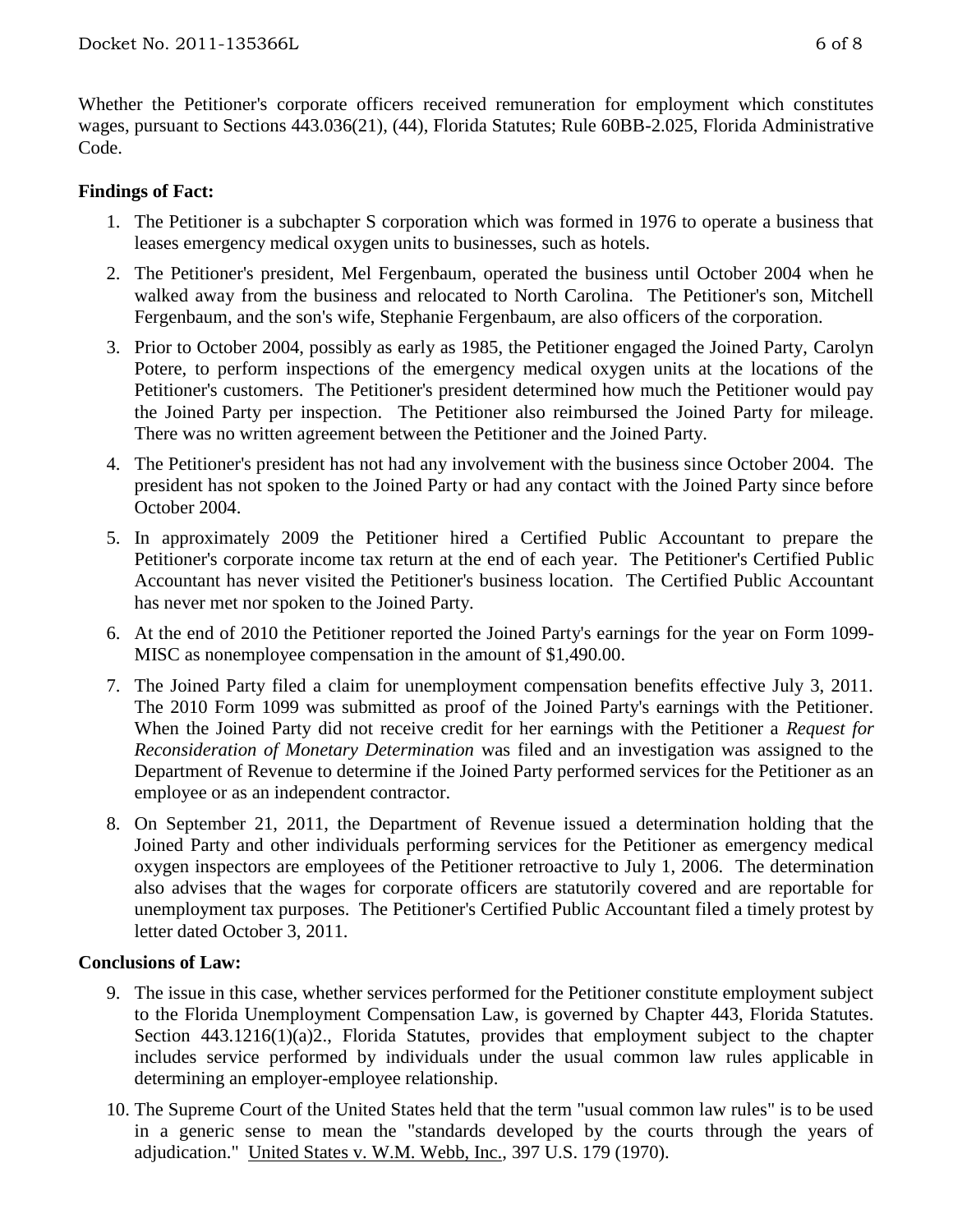- 11. The Supreme Court of Florida adopted and approved the tests in 1 Restatement of Law, Agency 2d Section 220 (1958), for use to determine if an employment relationship exists. See Cantor v. Cochran, 184 So.2d 173 (Fla. 1966); Miami Herald Publishing Co. v. Kendall, 88 So.2d 276 (Fla. 1956); Magarian v. Southern Fruit Distributors, 1 So.2d 858 (Fla. 1941); see also Kane Furniture Corp. v. R. Miranda, 506 So.2d 1061 (Fla. 2d DCA 1987). In Brayshaw v. Agency for Workforce Innovation, et al; 58 So.3d 301 (Fla. 1st DCA 2011) the court stated that the statute does not refer to other rules or factors for determining the employment relationship and, therefore, the Agency is limited to applying only Florida common law in determining the nature of an employment relationship.
- 12. Restatement of Law is a publication, prepared under the auspices of the American Law Institute, which explains the meaning of the law with regard to various court rulings. The Restatement sets forth a nonexclusive list of factors that are to be considered when judging whether a relationship is an employment relationship or an independent contractor relationship.
- 13. 1 Restatement of Law, Agency 2d Section 220 (1958) provides:
	- (1) A servant is a person employed to perform services for another and who, in the performance of the services, is subject to the other's control or right of control.
	- (2) The following matters of fact, among others, are to be considered:
		- (a) the extent of control which, by the agreement, the business may exercise over the details of the work;
		- (b) whether or not the one employed is engaged in a distinct occupation or business;
		- (c) the kind of occupation, with reference to whether, in the locality, the work is usually done under the direction of the employer or by a specialist without supervision;
		- (d) the skill required in the particular occupation;
		- (e) whether the employer or the worker supplies the instrumentalities, tools, and the place of work for the person doing the work;
		- (f) the length of time for which the person is employed;
		- $(g)$  the method of payment, whether by the time or by the job;
		- (h) whether or not the work is a part of the regular business of the employer;
		- (i) whether or not the parties believe they are creating the relation of master and servant;
		- (j) whether the principal is or is not in business.
- 14. Comments in the Restatement explain that the word "servant" does not exclusively connote manual labor, and the word "employee" has largely replaced "servant" in statutes dealing with various aspects of the working relationship between two parties.
- 15. In Department of Health and Rehabilitative Services v. Department of Labor & Employment Security, 472 So.2d 1284 (Fla. 1<sup>st</sup> DCA 1985) the court confirmed that the factors listed in the Restatement are the proper factors to be considered in determining whether an employer-employee relationship exists. However, in citing La Grande v. B&L Services, Inc., 432 So.2d 1364, 1366 (Fla. 1st DCA 1983), the court acknowledged that the question of whether a person is properly classified an employee or an independent contractor often can not be answered by reference to "hard and fast" rules, but rather must be addressed on a case-by-case basis.
- 16. In Adams v. Department of Labor and Employment Security, 458 So.2d 1161 (Fla. 1st DCA 1984), the Court held that if the person serving is merely subject to the control of the person being served as to the results to be obtained, he is an independent contractor. If the person serving is subject to the control of the person being served as to the means to be used, he is not an independent contractor. It is the right of control, not actual control or interference with the work which is significant in distinguishing between an independent contractor and a servant. The Court also determined that the Department had authority to make a determination applicable not only to